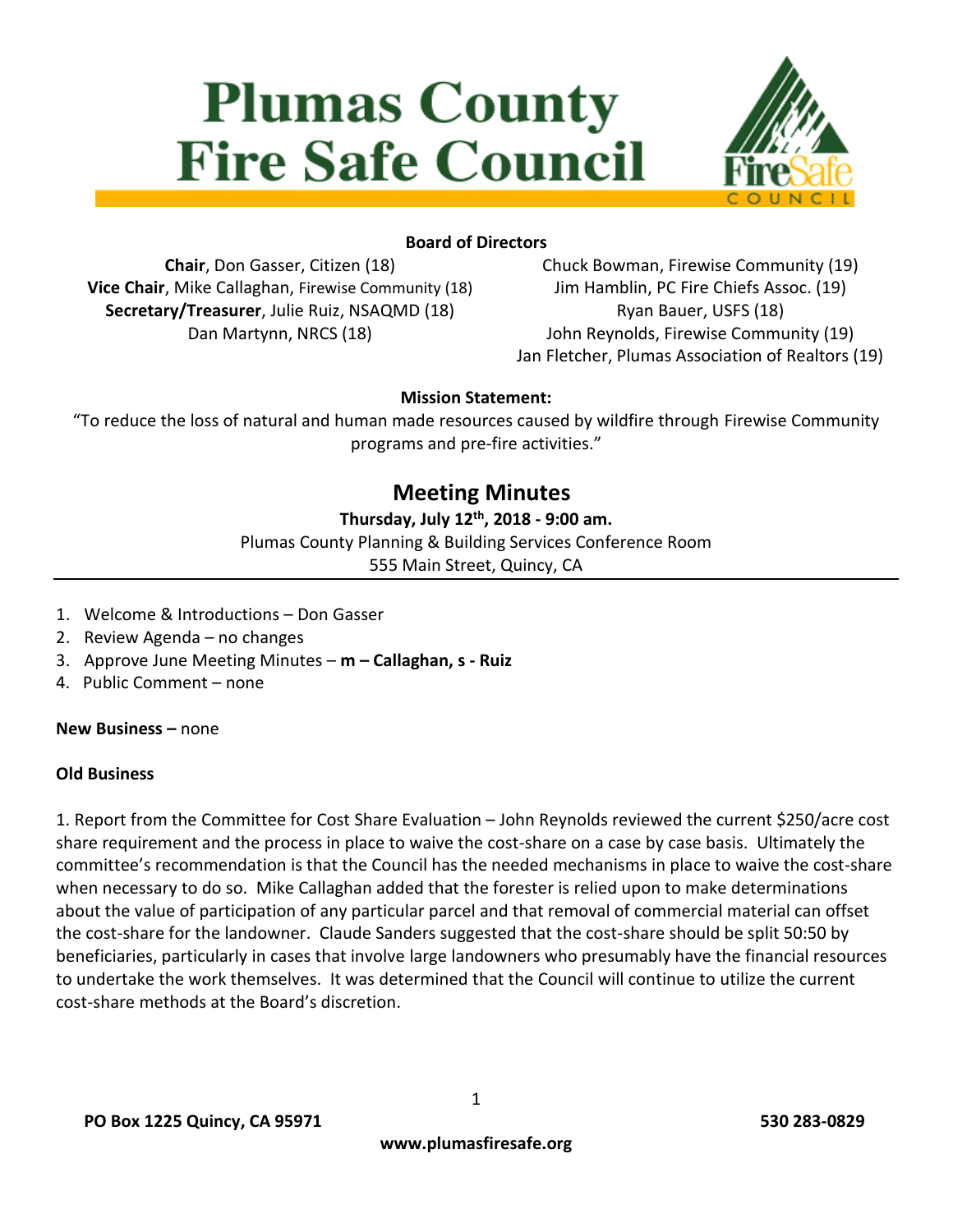2. Membership Program Committee Selection – Don Gasser asked the Council if there is a desire to pursue a membership program. Discussion that followed touched on the opportunity to provide outreach and education through such a program. A question was raised about the cost to administer it and the necessity to rely on volunteer time. It was suggested that dissemination of information would likely be more successful if it was piggybacked on outreach already undertaken by organizations with broad support, such as the Sierra Buttes Trail Stewardship. No Council members volunteered to lead a committee to develop a membership program, so Mr. Gasser appointed himself and Sue McCourt to develop a recommendation for the Council.

3. Community Fuel Treatment Maintenance Workshop Committee – Hannah Hepner provided an update that an outreach letter was sent out to previous HFR participants in Indian Falls on June 20<sup>th</sup>. One landowner had responded.

4. Light Burning Presentation Proposal – Hannah Hepner said that if a public presentation was to be held in Quincy, a venue would cost a minimum of \$300. The presenters are able to cover their own costs for travel and accommodation, so there would only be a few additional costs associated with the event - such as promotion. There was concern among some Council members that the event would encourage private landowners to burn on their own properties without proper training. It was clarified that the presentation provides a non-prescriptive, historical evaluation of burning in the area. Ultimately the event was supported as an opportunity for dialog, a chance to provide context for the Forest Service's goals, and for further general understanding of where prescribed fire fits into land management for fuel reduction. It was suggested that Feather River College may be a more appropriate venue, as well holding it at several locations throughout the county would likely garner more participants.

#### **Updates**

1. Standing Reports and Discussion

- **Plumas County Tree Mortality Task Force:** Meeting at 1:00pm.
- **Feather River Stewardship Coalition:** In temporary hibernation until additional coordination funds become available.
- **Plumas County Office of Emergency Services (OES):** Sue McCourt The California Department of Insurance AB 1799 was signed by Governor Brown to protect homeowners who have been affected by losses from fire. The bill requires insurance companies to provide policy holders with the details of their insurance policy. Plumas OES is supporting California fire suppression efforts through the Sheriffs office. Shane Vargas is the new Firewise liaison for the area.
- **CAL FIRE:** Scott Rosikiewicz There were three CCI Forest Health applications in the Lassen-Modoc Unit (LMU) and eight Fire Prevention applications. Of the eight, five were in Plumas County. Mark Hillskotter – Defensible Space inspections are being undertaken in parts of the county that have never before received inspections. Inspections will continue through September, if not longer, to allow for coverage in counties outside of Plumas. Individuals have been responsive to the requirements of PRC 4291. It is unclear if Plumas County now has a Code Enforcement Officer, but if so, it will likely be helpful for enforcement. CAL FIRE has cited a few individuals for piles burned after the open burning suspension.
- **USFS Hazardous Fuels Reduction:** Ryan Bauer There is a lot of ongoing work around Butterfly, Bucks Lake, and Little Grass Valley. There are almost daily responses for initial attack. Fire Restrictions on campfires and charcoal fires on Forest Service lands will come into effect shortly. Dave Kinateder – The

2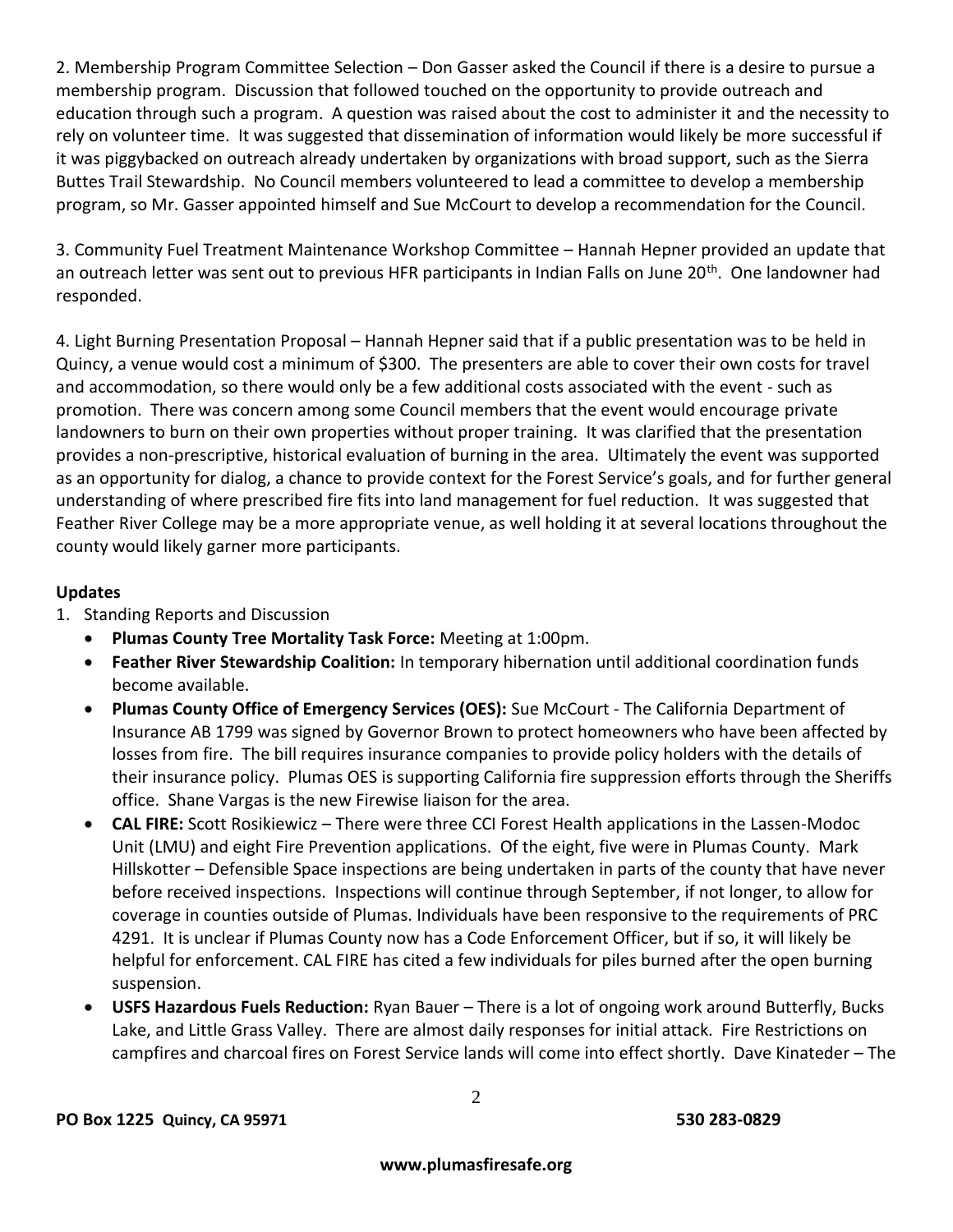recently awarded SNC grants are awaiting agreements. About \$1 million is still needed to fully implement the Butterfly Twain project. The Bucks Project has been affected by Limited Operating Periods. Existing SNC funds have acted as seed money, resulting in an additional \$75,000 investment from the Forest Service for two additional units.

- **Natural Resource Conservation Service (NRCS):** not present
- **Northern Sierra Air Quality Management District:** Julie Ruiz The burn ban went into effect on July 1<sup>st</sup>. There were a series of no-burn days leading up to that date.
- **Firewise Communities:**

**Graeagle –** Chuck Bowman – Whitehawk has contracted for 7 acres of thinning around townhomes. Additionally, landscaping is being replanted to more fire resistant species. There are currently 85 trees identified through Whitehawk's dead and disease tree program. Valley Ranch Firewise activities are gaining traction. They are doing a demonstration and workday on July 20<sup>th</sup>. Mohawk Meadows is additionally gaining traction. Smith Creek Ranch is working on becoming their own Firewise community. Nine out of 13 landowners attended a recent Firewise assessment. It is an area that is likely to pursue a Fire Safe Council project in the future.

**LACC** – Barbara MacArthur – Approximately 50-60 members attended the Firewise day event. Speakers included the Napa County Fire Chief, CAL FIRE Deputy Chief, and LMU Unit Chief. The primary message to the community was that fire services are limited if the community hasn't taken action. Suppression efforts are going to go where they can do the most good. LACC is working on a fuel break with a large adjacent landowner.

**Portola –** Phil Oels – Portola's Firewise application is complete and submitted. Currently they are focusing on weed abatement. Eight acres of thinning between the hospital and park are almost complete.

**Chester –** Karen Lichti – Chester's Firewise application is in final review by Sue McCourt before being submitted. Large landowners in the area have been contacted about undertaking HFR work. Sierra Pacific Industries is considering maintaining an existing fuel break. PG&E has announced that they will be changing the clearances on their poles and lines and that they will be turning off power on extreme fire weather days in Tier 2 and 3 areas. More information may be available at the July 24<sup>th</sup> Board of Supervisors meeting.

Grizzly Ranch – John Reynolds – The community's Firewise day will be held Aug 5<sup>th</sup> at 9:00am. Beckwourth Fire will be there to talk about defensible space. Expense tracking for Firewise compliance will also be discussed. Only one homeowner was ready for chipping in Phase I.

**Sloat/Cromberg/Camp Layman –** Mike McCourt – Held a Firewise day in May. The community is working on defensible space and have been tracking numbers. The Senior/Disabled Defensible Space Assistance program treated four properties in the area.

**Galeppi Ranch –** Dave Kinateder – They are nearly ready to submit their Firewise application. **Gold Mountain –** Judy Clot – The first round of chipping is complete. A committee member is working on outreach and a newsletter. Twenty-four "problem" properties are approaching the deadline for

compliance.

**Chilcoot/Vinton –** Gary Parque – Firewise presentation had low attendance but got good coverage in the newspaper.

**Not present/no update:** Almanor Pines , Mohawk Vista, Lake Almanor West, Feather River College, Plumas Eureka

**Industry Representatives:** none present